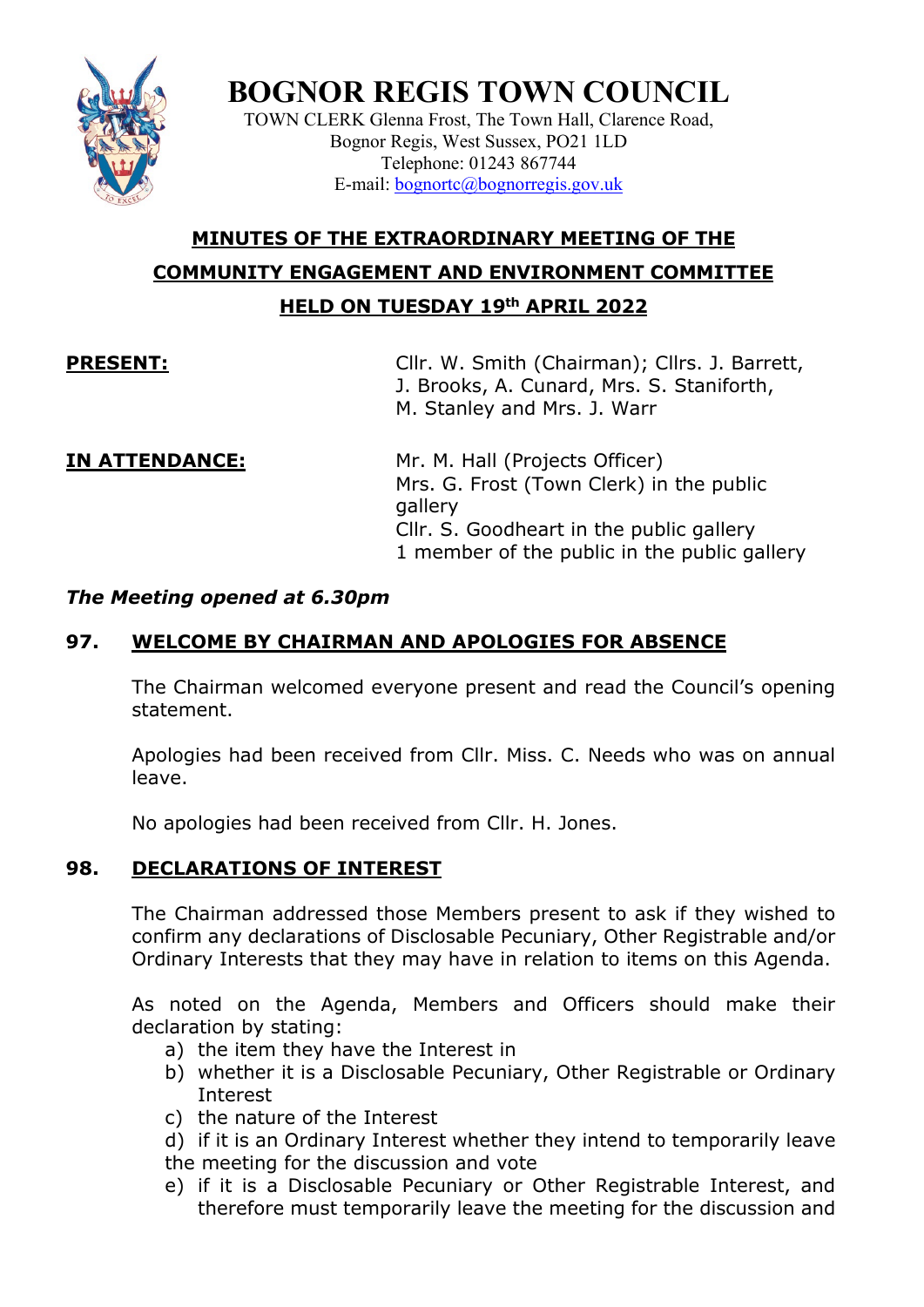vote, whether they will be exercising their right to speak on this matter under Public Question Time.

They then need to re-declare their Interest and the nature of the Interest at the commencement of the item or when the Interest becomes apparent. They should request that it be recorded in the Minutes that they will leave the meeting and will neither take part in discussion, nor vote on the item.

As per the Agenda, it is each Member's own responsibility to notify the Monitoring Officer of all Disclosable Pecuniary, Other Registrable or Ordinary Interests notifiable under the Council's Code of Conduct, not already recorded on their Register of Interests Form, within 28 days.

The Chairman reminded Members to declare their Interests as any arise or again at the relative point in the meeting if they have already.

#### *There no were declarations of Interest*

### **99***.* **ADJOURNMENT FOR PUBLIC QUESTIONS AND STATEMENTS**

#### *The Chairman adjourned the Meeting at 6.32pm*

The Chairman invited members of the public the opportunity to raise any questions or statements they wished to make.

A member of the public introduced themselves to the Committee and stated that he would be representing Bognor Regis Youth and Community Centre in Westloats Lane following their request for funding. He gave apologies on behalf of the Trustees Chairman who was on annual leave and the Centre Manager who was unwell.

With the decision from West Sussex County Council to withdraw Youth Services from Bognor Regis, the member of the public spoke of the need to provide a consistent provision for young people in Bognor Regis and hoped that this Committee would support the request.

#### *The Chairman reconvened the Meeting at 6.35 pm*

#### **100. TO CONSIDER A REQUEST FOR FUNDING FROM BOGNOR REGIS YOUTH AND COMMUNITY CENTRE WESTLOATS LANE**

The Chairman informed the Committee that several trustees and the manager of Bognor Regis Youth and Community Centre had contacted him on this matter, with their hopes of providing a wide range of services to young people in Bognor Regis. At present the Community Centre have the ownership of the building, however they require funds quickly in order to offer services over the summer. They are requesting a sum of £5,000 from this Committee, which could help address the multiple issues facing young people, such as anti-social behaviour.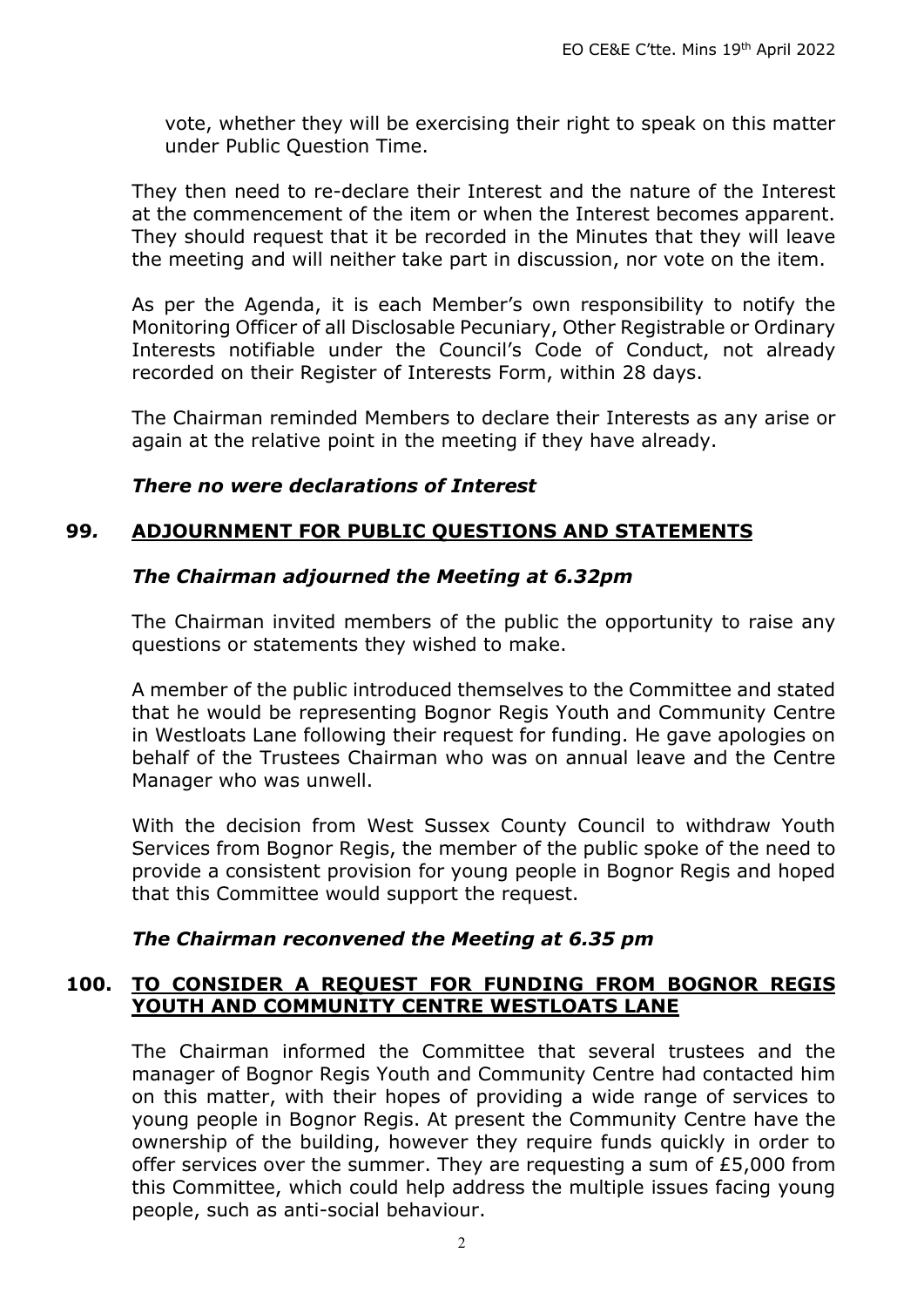Members were reminded by the Chairman of their support for youth provision as per the Community Engagement and Environment Committee Meeting held on  $6<sup>th</sup>$  December 2021 – Min. 53. refers, whereby Members unanimously **RESOLVED** to **AGREE** in **PRINCIPLE** to exploring possibilities and further opportunities to support youth provision for Bognor Regis. This decision in principle awarded £10,000 to Sussex Clubs for Young People, to which Sussex Clubs for Young People would seek match-funding.

The Chairman advised that he had been in contact with Sussex Clubs for Young People's Chief Executive, Chris Cook who stated the decision of match-funding will not be known until summer 2022 and that should Members wish to support this request, he would be supportive of that, as the funds are not needed immediately. In addition, the Chairman stated that he had approached the Chairman of the Policy and Resources Committee to potentially secure funds from unspent reserves.

The representative of Bognor Regis Youth and Community Centre was thanked for the information provided to the Committee, but Members stated that given the importance of this project, they would have liked to have seen a larger representation at the meeting from those involved. Additionally, Members questioned whether this was the correct route to secure funds and that other applications for large funding requests require significant information in the first instance before being presented to a Committee.

Members suggested conditions such as full DBS checks, financial records, Health & Safety, Risk Assessments, as well as staggering the payments could be imposed should the Town Council be minded to support the request for funding to ensure that all statutory requirements are adhered to. In keeping with other applications that receive financial funds to this level from the Town Council, it was proposed that a member of this Committee should be appointed to attend future Bognor Regis Youth and Community Centre meetings as part of the agreement.

A Member raised concerns in funding this request from the £10,000 that had been agreed in principle for Sussex Clubs for Young People, to which the Chairman reiterated that their Chief Executive, Chris Cook had advised he supports this request and is happy for some of this funding to be released in the interim. The Chairman also confirmed that any recommendation regarding funding would need to be presented to the Extraordinary Policy and Resources Committee Meeting to be held on 25<sup>th</sup> April 2022 to establish whether any alternative funding to the £10,000 might be available to support this request.

A Member stated that the location of the Bognor Regis Community Centre is in an optimal position within the community so that the proposed services can engage with young people, which was echoed by other Members as young people use the surrounding field.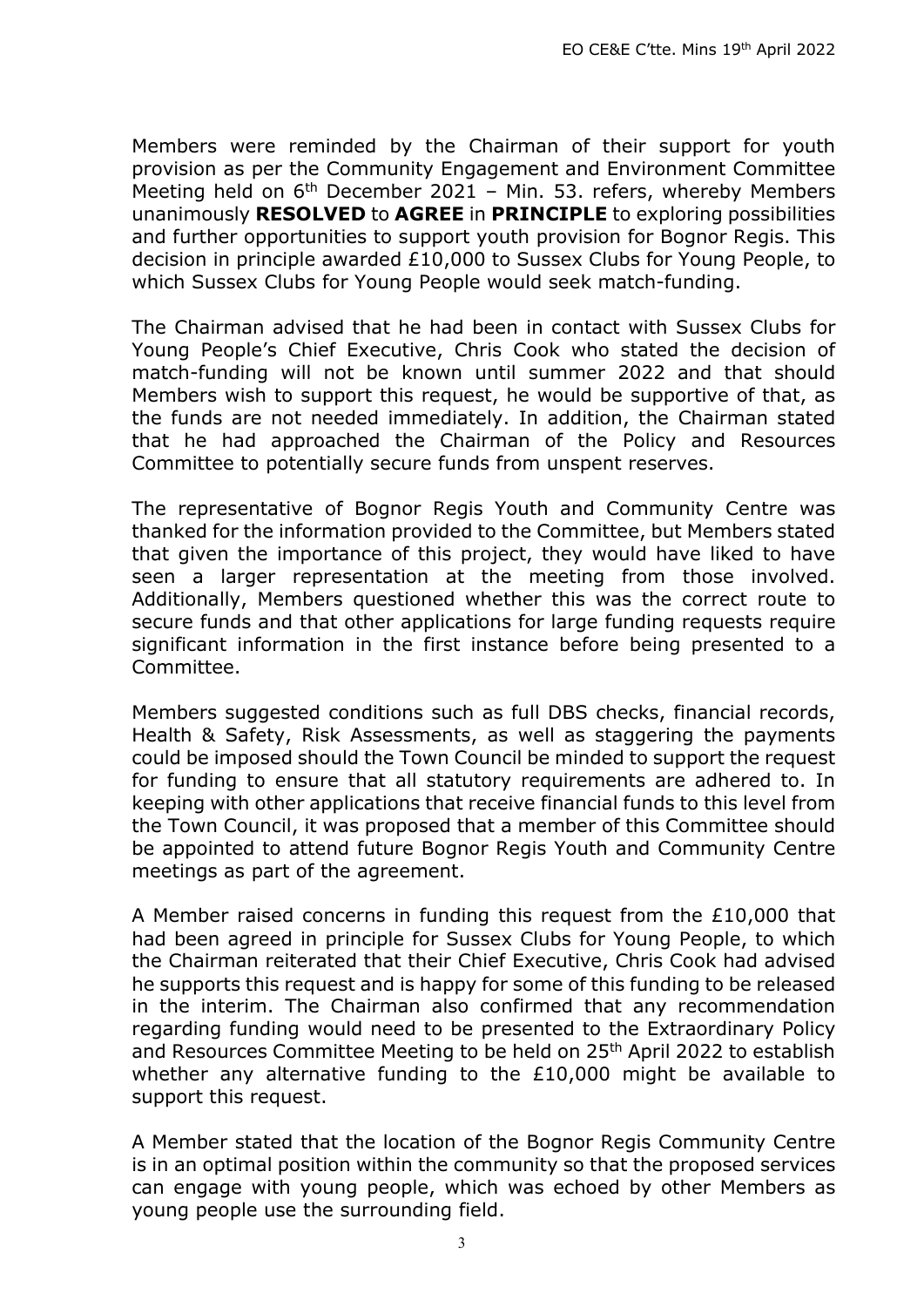#### *Members AGREED to suspend Standing Orders and the Chairman adjourned the Meeting to allow Cllr. Goodheart to speak from the public gallery*

As one of the new Trustees of the Centre, Cllr. Goodheart, wanted to voice his thanks to the Members for considering this request and spoke of the significance this venue has provided to the community over the years.

#### *Standing Orders were reinstated and the Meeting reconvened*

The Chairman addressed the issues regarding the apparent lack of representatives attending from Bognor Regis Youth and Community Centre, as some were on annual leave or unwell, and the fact the request has been swift due to West Sussex County Council's decision to cease the Youth Services. He also stated that he had been invited to the Board of Trustees AGM Meeting to be held on Thursday 21<sup>st</sup> April 2022 at 6.30pm, and that should another Member wish to attend the Chairman would step down.

Members discussed this and **AGREED** that Cllr. Mrs. S. Staniforth would attend in place of the Chairman and be the appointed representative from the Committee.

Members then discussed the significance of DBS checks when submitting applications especially when involving staff working with young people. As this request did not come through the Grant Aid application process no check has been carried out confirming DBS checks are in place. Members spoke of stipulating that if funds are to be agreed upon, all Bognor Regis Youth and Community Centre staff working with young people must have a full enhanced DBS check performed. Furthermore, it was discussed that in addition to checks regarding safeguarding young people, it was discussed that proper statutory checks for the maintenance (Health & Safety, Fire Safety etc) of the building should also be supplied.

As a result of the discussion, it was **AGREED** that the following recommendation be made to the Policy and Resources Committee for consideration: -

Members **RESOLVED** to **RECOMMEND** as follows: -

- To support the Bognor Regis Youth and Community Centre with a grant to the value of £5,000
- The grant is to be released in two parts, 50% upon receipt of the Child Safeguarding Policy and confirmation that enhanced DBS Checks for all staff in contact with young people have been undertaken